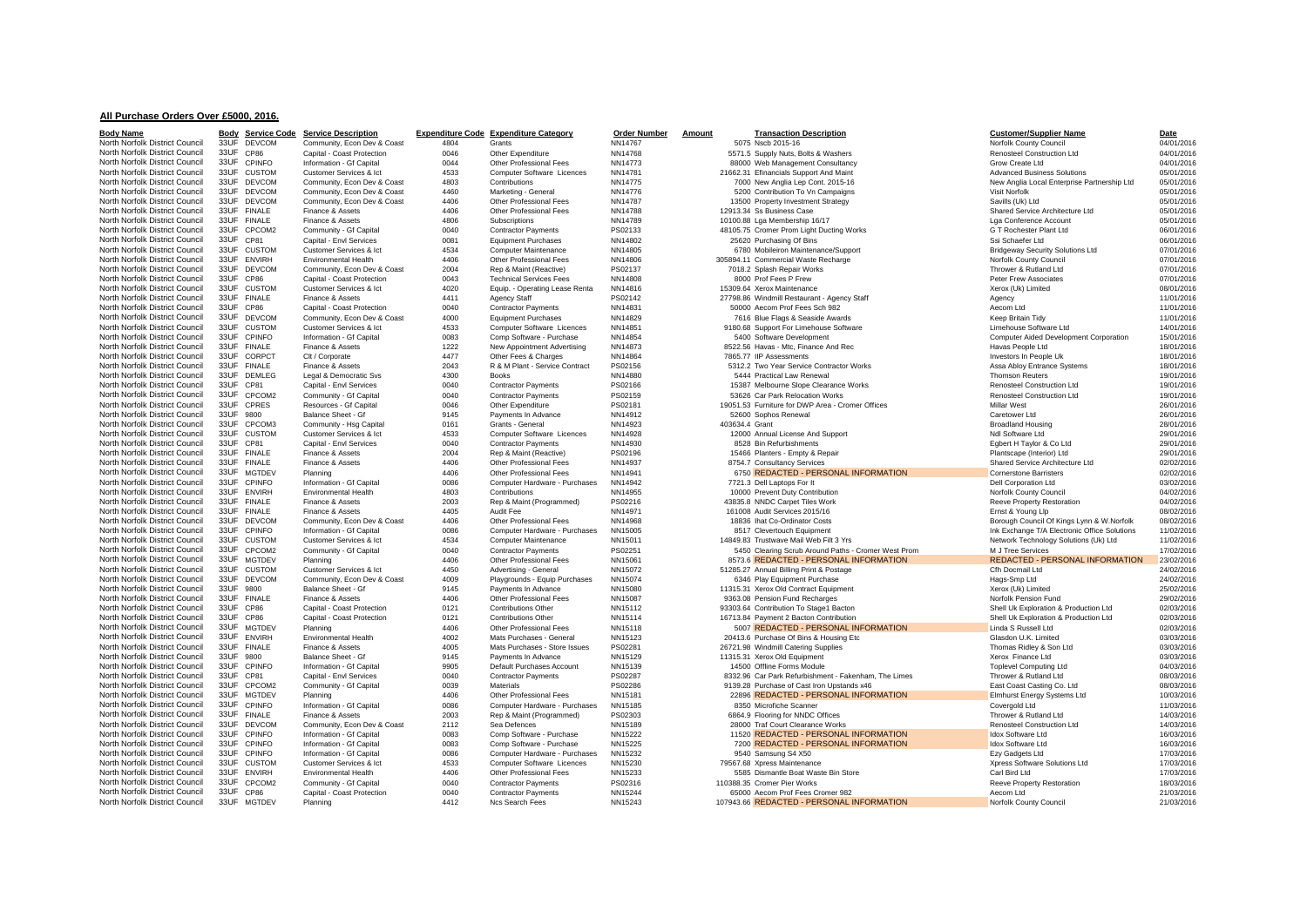North Norfolk District Council 33UF DEVCOM Community, Econ Dev & Coast 4406 Other Professional Fees NN15241 25000 Viability Appraisals - Consult Consult Smb Property Consultancy Ltd 21/03/2016 21/03/2016<br>North Norfolk Dist North Norfolk District Council 33UF FINALE Finance & Assets 4012 Playgrounds - Repair NN15661 13596.64 Playgrounds - Repair Renosteel Construction Ltd Renosteel Construction Ltd 11/05/2016

North Norfolk District Council 33UF DEVCOM Community, Econ Dev & Coast 2003 Rep & Maint (Programmed) PS02319 6035.02 Insepctions of Amenity Lightning T.T.Jones Electrical Ltd 21/03/2016 North Norfolk District Council 33UF DEVCOM Community, Econ Dev & Coast 4530 Computer Purchases - Hardware NN15272 25733.4 Dell Laptops Mobility Project 23/03/2016 Dell Corporation Ltd Dell Corporation Ltd 23/03/2016 North Norfolk District Council 33UF CUSTOM Customer Services & Ict 1222 New Appointment Advertising NN15271 6397.28 Recruitment Fee Pure Resourcing Solutions Ltd 23/03/2016 North Norfolk District Council 33UF CPINFO Information - Gf Capital 0086 Computer Hardware - Purchases NN15289 13713 Samsung Mfd For Fakenham Dell Corporation Ltd 24/03/2016 North Norfolk District Council 33UF CUSTOM Customer Services & Ict 4475 B & B Charges (Homelessness) NN15293 36177.4 Temp Accom Charges Overstrand Court Hotel 29/03/2016 North Norfolk District Council 33UF CUSTOM Customer Services & Ict 4475 B & B Charges (Homelessness) NN15291 91844.54 Temp Accom Charges Spixworth Motel Spixworth Motel 29/03/2016 North Norfolk District Council 33UF CUSTOM Customer Services & Ict 4533 Computer Software Licences NN15295 10000 Lhs Services Let the Morfold District Council 35UF CUSTOM 29/03/2016 North Norfolk District Council 33UF MGTDEV Customic Correction Customer and the Council and the Professional Fees NN15325 205152.8 REDACTED - PERSONAL INFORMATION Linda S Russell Ltd 31/03/2016<br>North Norfolk District Counc North Norfolk District Council 33UF DEVCOM Community, Econ Dev & Coast 4005 Mats Purchases - Store Issues NN15326 15500 Bar Stock 15500 Bar Stock Booker Cash & Carry Booker Cash & Carry 01/04/2016 North Norfolk District Council 33UF DEMLEG Legal & Democratic Svs 4300 Books NN15340 9192 Legal Library/Researchmaterial Lexis Nexis 04/04/2016 North Norfolk District Council 33UF DEMLEG Legal & Democratic Svs 4300 Books NN15339 28662.88 Legal Library/Researchmaterial Thomson Reuters 04/04/2016 North Norfolk District Council 33UF DEMLEG Legal & Democratic Svs 4406 Other Professional Fees NN15343 18105 Professional Fees Fiona Croxen ReDACTED - PERSONAL INFORMATION 04/04/2016 North Norfolk District Council 33UF DEMLEG Legal & Democratic Svs 4406 Other Professional Fees NN15342 22096.45 Professional Fees Mgrimwade REDACTED - PERSONAL INFORMATION 04/04/2016<br>North Norfolk District Council 33UF CUS North Norfolk District Council 33UF CUSTOM Customer Services & Ict 4450 Advertising - General NN15349 39383.55 Annual Billing And Postage Cfh Docmail Ltd 05/04/2016 North Norfolk District Council 33UF CUSTOM Customer Services & Ict 4531 Computer Purchases - Software NN15353 1898 18572.58 Lads It Costs Costs Civica Uk Limited Civica Uk Limited 05/04/2016 North Norfolk District Council 33UF CP86 Capital - Coast Protection 0043 Technical Services Fees NN15360 6000 Cromer 982 Pf Prof Fees Peter Frew Associates Peter Frew Associates 06/04/2016 North Norfolk District Council 33UF CUSTOM Customer Services & Ict 4533 Computer Software Licences NN15393 9206 Annual Subscription Manageengi Zoho Corporation B.V 2010 2016 2017 11/04/2016<br>North Norfolk District Council 3 North Norfolk District Council 33UF CP86 Capital - Coast Protection 0046 Other Expenditure PS02349 9227.5 Temporary Lighting & Fencing - Cromer Pier Thrower & Rutland Ltd 11/04/2016<br>North Norfolk District Council 33UF FINA North Norfolk District Council 33UF FINALE Finance & Assets 4406 Other Professional Fees NN15401 15750 Professional Services Barry Cornelius Associates 11/04/2016 North Norfolk District Council 33UF FINALE Finance & Assets 4406 Other Professional Fees NN15402 15000 Professional Services Barry Cornelius Associates 11/04/2016 North Norfolk District Council 33UF DEVCOM Community, Econ Dev & Coast 4100 Catering - Purchases NN15410 5100.32 Refreshments Secretion and Developments Booker Cash & Carry 12/04/2016 North Norfolk District Council 33UF MGTDEV Planning Leon. 4415 General Training NN15406 18901 REDACTED - PERSONAL INFORMATION University Of The West Of England 12/04/2016<br>North Norfolk District Council 33UF CUSTOM Customer North Norfolk District Council 33UF CUSTOM Customer Services & Ict 4533 Computer Software Licences NN15431 55352.8 Support For Planning System Individual Idox Software Ltd 13/04/2016 North Norfolk District Council 33UF FINALE Finance & Assets 2241 Contract Cleaning NN15425 9490.55 2016-17 Annual Contract Council Contract Initial Washroom Hygiene 13/04/2016 North Norfolk District Council 33UF CP81 Capital - Envl Services 0040 Contractor Payments NN15426 5740 Refurb 1100ltr Bins Egbert H Taylor & Co Ltd 13/04/2016 North Norfolk District Council 33UF ENVIRH Environmental Health 4000 Equipment Purchases NN15424 12810 Brown Bin Puchase Ssi Schaefer Ltd Sin Schaefer Ltd 13/04/2016 North Norfolk District Council 33UF DEVCOM Community, Econ Dev & Coast 4406 Other Professional Fees NN15430 7627.5 1st Pmt Nn Incubation Cntr Nues Nwes Nwes 13/04/2016 North Norfolk District Council 33UF ENVIRH Environmental Health 4406 Other Professional Fees NN15450 7560.04 Analysis Of Water Samples Anglian Water Business Ltd 15/04/2016 North Norfolk District Council 33UF FINALE Finance & Assets 4406 Other Professional Fees NN15468 7590 Levy Due From Policyholder Municipal Mutual Insurance Limited 18/04/2016 North Norfolk District Council 33UF CUSTOM Customer Services & Ict 4007 Purchases For Resale NN15472 5548.28 Goods For Resale Wildsounds 18/04/2016 North Norfolk District Council 33UF DEVCOM Community, Econ Dev & Coast 4531 Computer Purchases - Software NN15479 8990 Support & Dev (Vnn Website) New Mind Internet Consultancy Ltd 19/04/2016 North Norfolk District Council 33UF DEVCOM Community, Econ Dev & Coast 2003 Rep & Maint (Programmed) PS02364 5251 Fakenham Connect Car Parks Works Parkeon Ltd Parkeon Ltd Parkeon Ltd 19/04/2016<br>North Norfolk District Counc North Norfolk District Council 33UF DEVCOM Community, Econ Dev & Coast 2043 R & M Plant - Service Contract NN15480 56055.27 Maintenance Contract Parkeon Parkeon Ltd 19/04/2016 North Norfolk District Council 33UF FINALE Finance & Assets 4405 Audit Fee NN15493 161446 2016/17 External Audit Ernst & Young Llp 20/04/2016 North Norfolk District Council 33UF CORPCT Clt / Corporate 4302 External Printing NN15491 27422.99 Poll Card Set Up Print And Pos Electoral Reform Services 20/04/2016 North Norfolk District Council 33UF CORPCT Clt / Corporate 4406 Other Professional Fees NN15490 13879.44 Consultancy Fees Aea Aea Aea Aea 20/04/2016 North Norfolk District Council 33UF ENVIRH Environmental Health 4406 Other Professional Fees NN15495 15664 Kennel Charges & Svrs Yr16/17 Norstead Hall Kennels 20/04/2016 North Norfolk District Council 33UF CUSTOM Customer Services & Ict 4535 Computer Lines / Modems NN15499 9793.59 Internet Line Computer Line Claranet Limited 21/04/2016 North Norfolk District Council 33UF ENVIRH Environmental Health 4410 Crb / Dbs Checks NN15520 8368 2016-17 Annual Contract Order United Medicare Limited United Medicare Limited 21/04/2016 North Norfolk District Council 33UF ENVIRH Environmental Health 4020 Equip. - Operating Lease Renta NN15515 13608.4 Cromer Land Rental Yr16/17 Cromer Hall Farms & Estates 21/04/2016 North Norfolk District Council 33UF ENVIRH Environmental Health 4020 Equip. - Operating Lease Renta NN15514 18687.73 Land Rental 2016-17 Ashworths 21/04/2016 North Norfolk District Council 33UF ENVIRH Environmental Health 4406 Other Professional Fees NN15516 5941.63 2016-17 Annual Contract Order The Answering Service Ltd 21/04/2016 North Norfolk District Council 33UF ENVIRH Environmental Health 4406 Other Professional Fees NN15506 8603.5 Assisted Funeral Svrs Yr16-17 East Of England Co-Op Funeral Services 21/04/2016<br>North Norfolk District Council 33U North Norfolk District Council 33UF FINALE Finance & Assets 4407 Consultancy Fees - General NN15525 12931.6 Treasury Advisory Service Arlingclose Ltd Arlingclose Ltd 22/04/2016 22/04/2016<br>North Norfolk District Council 33U North Norfolk District Council 33UF MGTDEV Planning A450 Advertising - General NN15542 48100 Wkly Planning Adverts In Edp Havas People Ltd 25/04/2016<br>North Norfolk District Council 33UF CPCOM2 Community -Gf Capital 0041 Ar North Norfolk District Council 33UF CPCOM2 Community - Gf Capital 2041 Architects Fees PS02386 13000.01 Feasibility documents/design/public consultation Smg Architects Ltd 25/04/2016<br>North Norfolk District Council 33UF CUS North Norfolk District Council 33UF CUSTOM Customer Services & Ict 4533 Computer Software Licences NN15544 8297.69 Maintenance Capita Software Services 25/04/2016 North Norfolk District Council 33UF DEVCOM Community, Econ Dev & Coast 4803 Contributions NN15532 6000 Arts Sla Cae 2016/17 Creative Arts East 25/04/2016 North Norfolk District Council 33UF DEVCOM Community, Econ Dev & Coast 4803 Contributions NN15531 6000 Arts Sla Garage 2016/17 The Garage Trust Ltd 25/04/2016 North Norfolk District Council 33UF DEVCOM Community, Econ Dev & Coast 4474 Management Fee NN15546 82597 Management Fee 16/17 Openwide Coastal Ltd 25/04/2016 North Norfolk District Council 33UF DEVCOM Community, Econ Dev & Coast 4474 Management Fee NN15543 861788.88 Management Fee 16/17 Places For People Leisure Management Ltd 25/04/2016<br>North Norfolk District Council 33UF DEVC North Norfolk District Council 33UF DEVCOM Community, Econ Dev & Coast 2112 Sea Defences NN15545 28353.33 Overstrand Revetmet Repairs Renosteel Construction Ltd 25/04/2016<br>North Norfolk District Council 33UF FNWIRH Fnviron North Norfolk District Council 33UF ENVIRH Environmental Health 4000 Equipment Purchases NN15557 12205.2 Waste And Recycling Bins Ese World Limited Ese World Limited 26/04/2016 North Norfolk District Council 33UF CUSTOM Customer Services & Ict 4020 Equip. - Operating Lease Renta NN15580 15741.3 Xerox Maintanace Xerox Maintanace Xerox (Uk) Limited Xerox (Uk) Limited 26/04/2016 North Norfolk District Council 33UF FINALE Finance & Assets 4009 Playgrounds - Equip Purchases NN15595 5140 Playgrounds - Repairs Bounceback Safety Surfaces Ltd 28/04/2016 North Norfolk District Council 33UF FINALE Finance & Assets 2004 Rep & Maint (Reactive) PS02391 10724.77 Hedging & lighting for New NNDC Carpark Thrower & Rutland Ltd 28/04/2016<br>North Norfolk District Council 33UF CPCOM2 C North Norfolk District Council 33UF CPCOM2 Community - Gf Capital 0039 Materials PS02396 PS02396 53792 Purchase of Columns - Cromer Pier Metcraft (Lighting) Ltd 29/04/2016 North Norfolk District Council 33UF CUSTOM Customer Services & Ict 4534 Computer Maintenance NN15602 10770 Cadcorp Support & Maintenance Computer Aided Development Corporation 03/05/2016 North Norfolk District Council 33UF CUSTOM Customer Services & Ict 1150 Training - Information Tech NN15601 7500 Idox Task & Graph Training Idox Software Ltd Idox Software Ltd 03/05/2016 North Norfolk District Council 33UF FINALE Finance & Assets 2241 Contract Cleaning PS02401 73269.21 Cleaning Works Monthind Ltd Monthind Ltd 04/05/2016 North Norfolk District Council 33UF FINALE Finance & Assets 2043 R & M Plant - Service Contract PS02403 7694.8 Cromer Office Plant Care Service Contract 2016/17 Plantscape (Interior) Ltd 04/05/2016 04/05/2016 14/05/2016 14 North Norfolk District Council 33UF CUSTOM Customer Services & Ict 4304 Stationery - Other NN15614 8658.08 Stationery Espo Espo Espo B4/05/2016 North Norfolk District Council 33UF MGTDEV Planning 4406 4406 Other Professional Fees NN15642 122513.67 Bodham And Selbrigg Inquiry Beacon Planning Ltd Beacon Planning Ltd 09/05/2016 North Norfolk District Council 33UF DEVCOM Community, Econ Dev & Coast 2000 R & M Bldgs - Repairs & Maint PS02409 20648 Bracing Works to Cromer Pier Frequent Pier Fpe Global Ltd Fpe Global Ltd North Norfolk District Council 33UF 9800 Balance Sheet - Gf 9230 Deposits Paid In NN15643 15000 National Express National Express Ltd National Express Ltd 10/05/2016 North Norfolk District Council 33UF CPCOM2 Community - Gf Capital 0040 Contractor Payments PS02420 66729.25 West Prom - Ralings, Metalwork and Masonry Works Reeve Property Restoration 11/05/2016<br>North Norfolk District Coun North Norfolk District Council 33UF ENVIRH Environmental Health 4000 Equipment Purchases NN15668 8844 Refurb 1100l Bins Egbert H Taylor & Co Ltd 11/05/2016 North Norfolk District Council 33UF DEVCOM Community, Econ Dev & Coast 1222 New Appointment Advertising NN15663 7834.94 Ad'S - Economic Growth Havas People Ltd Havas People Ltd 11/05/2016 North Norfolk District Council 33UF CORPCT Clt / Corporate 4406 Other Professional Fees NN15671 19052.4 Consultancy Fees And Aea Aea Aea 11/05/2016 North Norfolk District Council 33UF CUSTOM Customer Services & Ict 4406 Other Professional Fees PS02415 10550 Ignite 11/05/2016 11/05/2016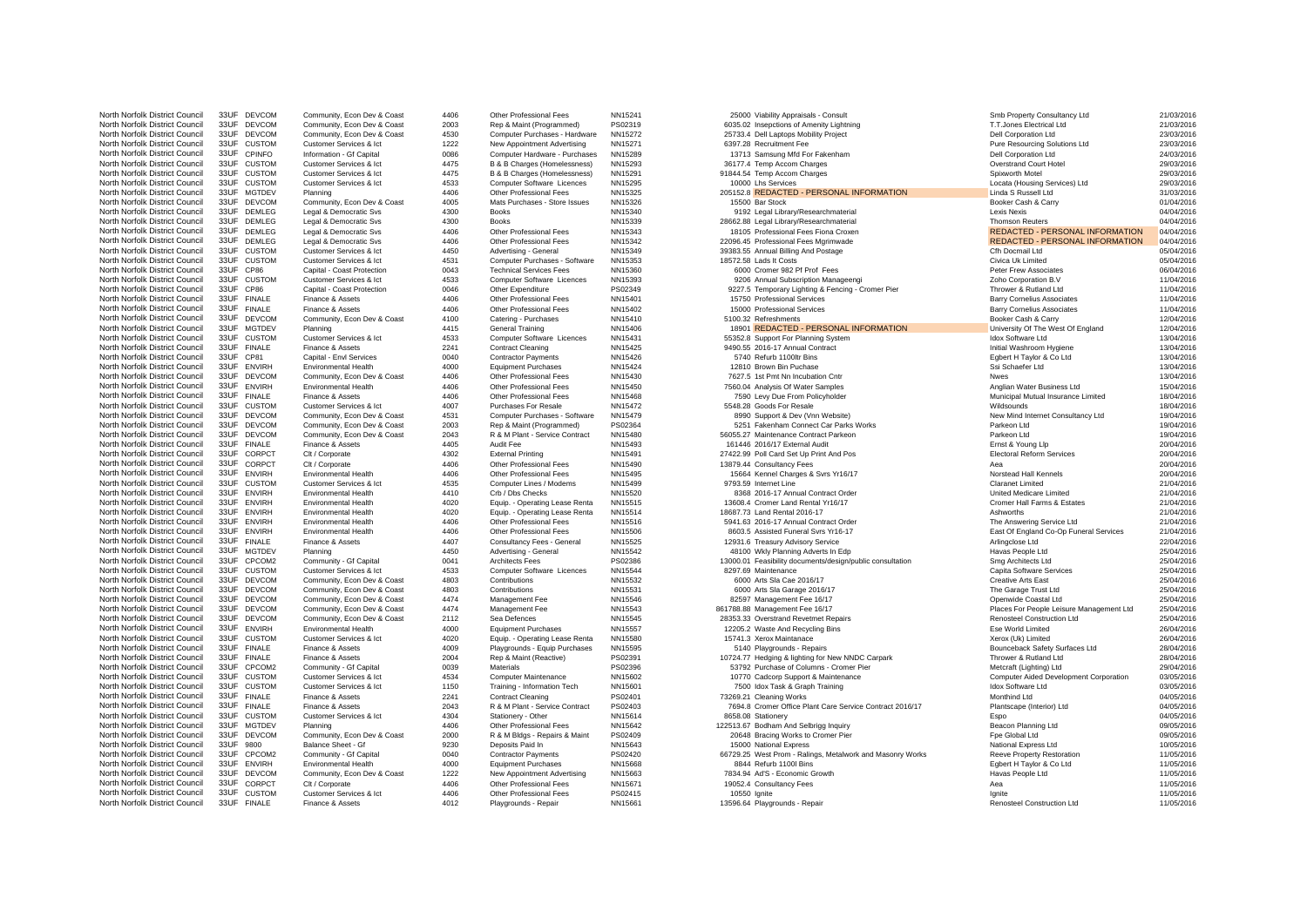North Norfolk District Council 33UF CUSTOM Customer Services & Ict 2230 Electricity PS02592 5660.12 NNIC & PC 50% Contributions E.On E.On E.On 18/07/2016

North Norfolk District Council 33UF CPINFO Information - Gf Capital 0044 Other Professional Fees NN15678 5700 Sharepoint Health Check Risual Ltd Risual Ltd Risual Ltd 13/05/2016 North Norfolk District Council 33UF DEVCOM Community, Econ Dev & Coast 4474 Management Fee NN15688 95601.94 Management Fee R.N.L.I 16/05/2016 North Norfolk District Council 33UF FINALE Finance & Assets 4406 Other Professional Fees NN15697 10000.02 Monitoring Officer 2016-17 Norfolk County Council Norfolk Council 17/05/2016 North Norfolk District Council 33UF DEVCOM Community, Econ Dev & Coast 2031 R & M Fixt & Fittings - Other NN15696 8396.7 R&M Fixtures & Fittings Manuforces (Uk) Limited Irrigation Services (Uk) Limited 17/05/2016 North Norfolk District Council 33UF CUSTOM Customer Services & Ict 4534 Computer Maintenance NN15704 5955 Lync War April 16 - April 17 Intercall Conferencing Services Ltd 18/05/2016 North Norfolk District Council 33UF ENVIRH Environmental Health 4458 Kier Street Services NN15701 49231182.72 Contract Services 2016-17 Kier Services - Environmental 18/05/2016 North Norfolk District Council 33UF CUSTOM Customer Services & Ict 4304 Stationery - Other NN15713 12054.48 Stationery Espo 19/05/2016 North Norfolk District Council 33UF CPCOM2 Community - Gf Capital 0044 Other Professional Fees PS02445 59677 Professional Design Services for Egmere Daniel Connal Partnership 20/05/2016 North Norfolk District Council 33UF CUSTOM Customer Services & Ict 4533 Computer Software Licences NN15736 12030 Outreach Soft. License & Supp. Toplevel Computing Ltd 24/05/2016 North Norfolk District Council 33UF CUSTOM Customer Services & Ict 4803 Contributions NN15733 7000 Contribution For Tic Wells Maltings Trust 24/05/2016 North Norfolk District Council 33UF FINALE Finance & Assets 4406 Other Professional Fees NN15735 10000 East Anglian Devolution Norfolk Council Norfolk Council 24/05/2016 North Norfolk District Council 33UF CUSTOM Customer Services & Ict 4477 Other Fees & Charges NN15755 36691.78 Northgate - Resourcelink Web Northgate Arinso Uk Ltd 25/05/2016 North Norfolk District Council 33UF DEVCOM Community, Econ Dev & Coast 4011 Furniture & Furnishings - R&M NN15773 5000 R&M Memorial Seats Chrishandymanco Chrishandymanco 27/05/2016 North Norfolk District Council 33UF ENVIRH Environmental Health 4457 News Contract NN15769 73744.97 Excess Waste (Contamination) Norse Environmental Waste Services Ltd 27/05/2016 North Norfolk District Council 33UF CUSTOM Customer Services & Ict 4406 Other Professional Fees NN15774 8800 Skype 4 Business Upgrade Intercall Conferencing Services Ltd 31/05/2016 North Norfolk District Council 33UF CUSTOM Customer Services & Ict 4534 Computer Maintenance NN15803 15744.6 Archivemanager Renewal Dell Software International Limited 02/06/2016 North Norfolk District Council 33UF CPCOM2 Community - Gf Capital 0040 Contractor Payments PS02457 14764.95 Car Park Relocation Works Renosteel Construction Ltd Renosteel Construction Ltd 02/06/2016 North Norfolk District Council 33UF CPCOM2 Community - Gf Capital 0040 Contractor Payments PS02458 16000 Call Out Charges - Fakenham Connect Renosteel Construction Ltd 02/06/2016 North Norfolk District Council 33UF CUSTOM Customer Services & Ict 4406 Other Professional Fees NN15810 18760 Consultancy Advice Bt Centre Bt Centre Bt Centre 192/06/2016 North Norfolk District Council 33UF FINALE Finance & Assets 2230 Electricity PS02462 6647.68 Rocket House Electricity 2016/17 Southern Electric 33UF FINALE Finance & Assets 2230 Electricity PS02462 6647.68 Rocket House Ele North Norfolk District Council 33UF CUSTOM Customer Services & Ict 4534 Computer Maintenance NN15835 5000 Concerto Support 2016 - 2017 Concerto Concerto 08/06/2016 North Norfolk District Council 33UF DEVCOM Community, Econ Dev & Coast 4407 Consultancy Fees - General PS02481 17275 Property Company Advice Gleeds Advisory Ltd 08/06/2016 North Norfolk District Council 33UF CPCOM2 Community -Gf Capital 0040 Contractor Payments PS02494 142986.47 Cromer West Prom Kiosk and Public Convenience Work Thrower & Rutland Ltd 08/06/2016<br>North Norfolk District Council North Norfolk District Council 33UF FINALE Finance & Assets 4406 Other Professional Fees PS02480 111107.25 Strategic Development Partnership Gleeds Advisory Ltd 08/06/2016 North Norfolk District Council 33UF FINALE Finance & Assets 2003 Rep & Maint (Programmed) PS02489 19000 NNDC Cromer Works - Office Pods Reeve Property Restoration 13/06/2016 North Norfolk District Council 33UF FINALE Finance & Assets 4406 Other Professional Fees NN15860 136140.32 Internal Audit 2016-17 South Norfolk Council 14/06/2016 North Norfolk District Council 33UF FINALE Finance & Assets 4806 Subscriptions NN15864 8700 Lga Annual Subscription 16/17 East Of England Local Government Ass 14/06/2016 North Norfolk District Council 33UF FINALE Finance & Assets 4405 Audit Fee NN15868 42984 Audit Fees 2014/15 Pricewaterhousecoopers Llp 15/06/2016 North Norfolk District Council 33UF DEVCOM Community, Econ Dev & Coast 4407 Consultancy Fees - General NN15876 20000 Business Engagement Mid Anglian Enterprise Agency Ltd 15/06/2016 North Norfolk District Council 33UF ENVIRH Environmental Health 4000 Equipment Purchases NN15877 8480 360ltr Bins Ssi Schaefer Ltd Ssi Schaefer Ltd 15/06/2016 North Norfolk District Council 33UF CORPCT Clt / Corporate 4406 Other Professional Fees NN15870 17684.34 Consultantcy Services Aea 15/06/2016 North Norfolk District Council 33UF CUSTOM Customer Services & Ict 4303 Stationery - Paper NN15879 7684.92 Paper Supplies Antalis Limited Antalis Limited 15/06/2016 North Norfolk District Council 33UF DEVCOM Community, Econ Dev & Coast 4406 Other Professional Fees NN15882 10275 Vat Admin Fee2016/17 Victory Housing Trust Victory Housing Trust 16/06/2016 North Norfolk District Council 33UF MGTDEV Planning Council 2004.<br>North Norfolk District Council 33UF MGTDEV Planning 4411 Agency Staff NN15888 23041.5 Agency Staff Hire 2004.<br>North Norfolk District Council 33UF MGTDEV Pla North Norfolk District Council 33UF MGTDEV Planning 1122 Generic Training NN15885 35501.04 Training Programme Linda S Russell Ltd 17/06/2016 North Norfolk District Council 33UF DEMLEG Legal & Democratic Svs 4300 Books NN15896 8269 Westlaw Renewal Thomson Reuters 20/06/2016 North Norfolk District Council 33UF MGTDEV Planning 4000 Equipment Purchases NN15894 8517 Clevertouch Equipment Ink Exchange T/A Electronic Office Solutions 20/06/2016 North Norfolk District Council 33UF DEVCOM Community, Econ Dev & Coast 4804 Grants NN15895 38000 Slt\_Arts Contrinution 2016/17 Sheringham Little Theatre 20/06/2016 North Norfolk District Council 33UF DEVCOM Community, Econ Dev & Coast 2001 R & M Buildings - Vandalism PS02502<br>North Norfolk District Council 33UF DEVCOM Community. Econ Dev & Coast 2003 Rep & Maint (Programmed) PS02506 7 North Norfolk District Council 33UF DEVCOM Community, Econ Dev & Coast 2003 Rep & Maint (Programmed) PS02506 7349.14 Iprovement Works at Holt Country Park Visitor Centre Reeve Property Restoration 21/06/2016 21/06/2016 200 North Norfolk District Council 33UF FINALE Finance & Assets 2004 Rep & Maint (Reactive) PS02516 5470 Clearing of Vegetation - Cornish Way North Walsham M J Tree Services 23/06/2016 23/06/2016<br>North Norfolk District Council North Norfolk District Council 33UF CUSTOM Customer Services & Ict 4531 Computer Purchases - Software NN15917 67000 System Modules Computer Purchases - Software NN15917 67000 System Modules Civica Uk Limited Civica Uk Limi North Norfolk District Council 33UF CORPCT Clt / Corporate 4302 External Printing NN15929 23820.43 Poll Card Set Up Print Post Electoral Reform Services 28/06/2016 North Norfolk District Council 33UF FINALE Finance & Assets 4406 Other Professional Fees NN15922 5000 Financial Contribution Norfolk Council Norfolk Council 28/06/2016 North Norfolk District Council 33UF CORPCT Clt / Corporate 4304 Stationery - Other NN15924 14708.65 Pv Packs Ballot Papers Pcc Electoral Reform Services 28/06/2016 North Norfolk District Council 33UF CUSTOM Customer Services & Ict 4304 Stationery - Other NN15923 38899.41 Stationery 3889.41 Stationery Ian Smith Group 128/06/2016 North Norfolk District Council 33UF CPCOM2 Community - Gf Capital 2040 Contractor Payments PS02532 7235.4 Drainage Works - West Prom Cromer Canham Consulting Ltd 29/06/2016<br>North Norfolk District Council 33UF CPCOM2 Commun North Norfolk District Council 33UF FINALE Finance & Assets 2003 Rep & Maint (Programmed) PS02537 8768 NNDC Cromer - Fixed Wire Testing Redhill Services Ltd 29/06/2016 2008/2016 2008/2016<br>North Norfolk District Council 33U North Norfolk District Council 33UF CPCOM2 Community - Gf Capital 0040 Contractor Payments PS02538 23305.66 Egemere Business Zone Works Canham Consulting Ltd 30/06/2016 30/06/2016<br>North Norfolk District Council 33UF FNWIRH North Norfolk District Council 33UF ENVIRH Environmental Health 4406 Other Professional Fees NN15962 6959.5 2016-17 Bin Deliveries Kier Services - Environmental 68/07/2016 North Norfolk District Council 33UF ENVIRH Environmental Health 4406 Other Professional Fees NN15961 7500 2016/17 Clinical Waste Disposa Kier Services - Environmental 195/07/2016 North Norfolk District Council 33UF CUSTOM Customer Services & Ict 4535 Computer Lines / Modems NN15974 9793.59 Claranet Line Costs Claranet Limited Claranet Limited 06/07/2016 North Norfolk District Council 33UF CUSTOM Customer Services & Ict 4530 Computer Purchases - Hardware NN15973 5130.47 Memory Dell Servers Virso Ltd Virso Ltd Virso Ltd 06/07/2016 North Norfolk District Council 33UF CUSTOM Customer Services & Ict 4531 Computer Purchases - Software NN15971 13168.95 Lads It Costs Costs Corporal Civica Uk Limited Civica Uk Limited 06/07/2016 North Norfolk District Council 33UF CORPCT Clt / Corporate 4406 Other Professional Fees NN15967 19209.18 Consultancy Services Aea Aea Aea Aea O6/07/2016 North Norfolk District Council 33UF CPRES Resources - Gf Capital 0046 Other Expenditure PS02554 16384 Changing Room Unit Works - Cabbell Park Carter Accommodation Ltd 07/07/2016 North Norfolk District Council 33UF FINALE Finance & Assets 4005 Mats Purchases - Store Issues PS02562 13960.58 Food Purchases 8 13960.58 Food Purchases Booker Cash & Carry 11/07/2016 North Norfolk District Council 33UF FINALE Finance & Assets 4005 Mats Purchases - Store Issues PS02563 7564.58 Food Purchases Mats Purchases Mr.Fruity (Wholesale) Ltd 11/07/2016 North Norfolk District Council 33UF DEVCOM Community, Econ Dev & Coast 4803 Contributions NN15990 20000 Vnn Marketing Investment 2016 Visit North Norfolk Coast & Countryside Ltd 12/07/2016 North Norfolk District Council 33UF FINALE Finance & Assets 4406 Other Professional Fees NN15993 7590 Municipal Mutual Insurance Municipal Mutual Insurance Municipal Mutual Insurance Limited 12/07/2016 North Norfolk District Council 33UF CUSTOM Customer Services & Ict 4530 Computer Purchases - Hardware NN16008 7796.06 Apc Ups Virso Ltd Virso Ltd Virso Ltd 13/07/2016 North Norfolk District Council 33UF DEVCOM Community, Econ Dev & Coast 4407 Consultancy Fees - General PS02573 18000 Property Company Advice Kpmg Llp Kpmg Llp Kpmg Llp North Norfolk District Council 33UF CPRES Resources Gf Capital 0040 Contractor Payments PS02566 6250 East Runton Shelter and Store - Roofing Works Thrower & Rutland Ltd 13/07/2016<br>North Norfolk District Council 33UF CP81 C North Norfolk District Council 33UF CP81 Capital - Envl Services 0081 Equipment Purchases NN16013 12810 240lit Bins 1307/2016 13/07/2016 13/07/2016 North Norfolk District Council 33UF DEVCOM Community, Econ Dev & Coast 2010 R & M Buildings - External Dec PS02574 5340 Stock Fencing - Cromer West Prom Community anglian Garden Buildings 13/07/2016 North Norfolk District Council 33UF DEVCOM Community, Econ Dev & Coast 2112 Sea Defences NN16002 5732.57 Sort Timbers At Depot Renosteel Construction Ltd Renosteel Construction Ltd 13/07/2016 North Norfolk District Council 33UF CUSTOM Customer Services & Ict 4304 Stationery - Other NN16009 20100.99 Stationery 2010 AMEDIA 20100.99 Stationery International Council 2007/2016 North Norfolk District Council 33UF DEVCOM Community, Econ Dev & Coast 2004 Rep & Maint (Reactive) PS02577 6750 Pier Pipework to Cromer Pier Theatre Works Fpe Global Ltd The Global Ltd 14/07/2016<br>North Norfolk District Cou North Norfolk District Council 33UF ENVIRH Environmental Health 4010 Equipment & Tools - R&M NN16020 5421.84 Jetting Drains On Tsps Drurys Environmental Services Ltd 15/07/2016 North Norfolk District Council 33UF ENVIRH Environmental Health 4002 Mats Purchases - General NN16030 12621.7 Licensing Plates Etc Mogo Uk Mogo Uk 15/07/2016 North Norfolk District Council 33UF ENVIRH Environmental Health 4406 Other Professional Fees NN16028 5618.1 Advert Env Protection Off Havas People Ltd Havas People Ltd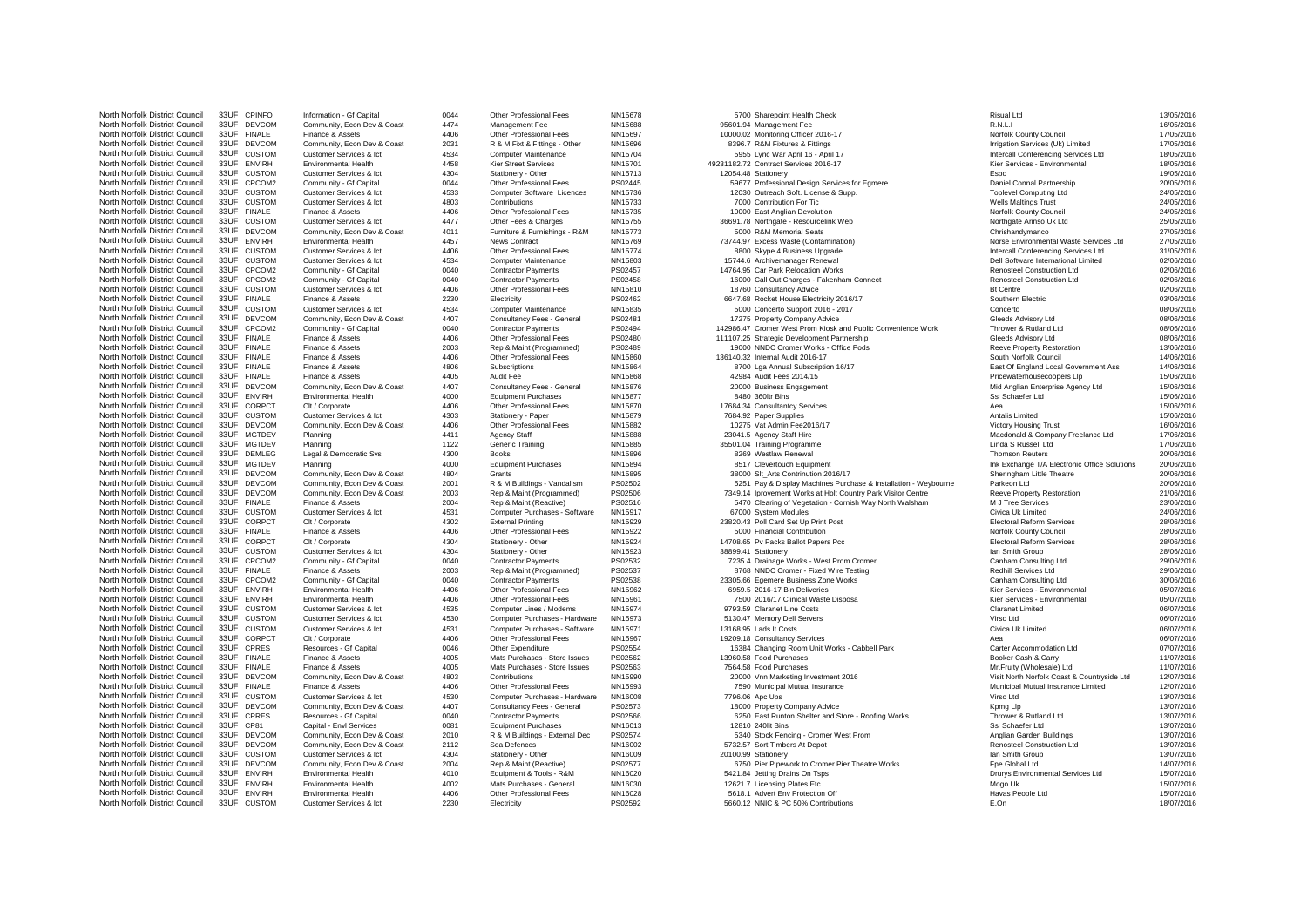North Norfolk District Council 33UF CPCOM2 Community - Gf Capital 0081

North Norfolk District Council 33UF FINALE Finance & Assets 4406 Other Professional Fees PS02585 50600 NPS Estates Support Nest Property Consultants Ltd 18/07/2016 North Norfolk District Council 33UF CORPCT Clt / Corporate 4304 Stationery - Other NN16045 17252.23 Pv Packs And Ballot Papers Electoral Reform Services 19/07/2016 North Norfolk District Council 33UF DEMLEG Legal & Democratic Svs 4806 Subscriptions NN16052 5001.66 Iken - Annual Licence To 2017 2016 Iken Business Ltd 20/07/2016 North Norfolk District Council 33UF DEVCOM Community, Econ Dev & Coast 2112 Sea Defences NN16062 63891.56 Bacton Walcott St 15 Renosteel Construction Ltd 21/07/2016 North Norfolk District Council 33UF MGTDEV Planning 4021 Equipment Rental / Hire NN16068 6000 Equip Hire, Enforcement The Morton Partnership Ltd 22/07/2016 North Norfolk District Council 33UF ENVIRH Environmental Health 4457 News Contract MN16066 341603.66 Contract Services 2016-17 Norse Environmental Waste Services Ltd 22/07/2016 North Norfolk District Council 33UF DEVCOM Community, Econ Dev & Coast 8228 Fees - General Services NN16076 6490 Winter Hut Storage C C Payne & Son 26/07/2016 North Norfolk District Council 33UF CUSTOM Customer Services & Ict 4533 Computer Software Licences NN16082 8250 Eh M3 Software Support Northgate Public Services (Uk) Ltd 27/07/2016 North Norfolk District Council 33UF CUSTOM Customer Services & Ict 4533 Computer Software Licences NN16090 13261.28 Elections Software Support Xpress Software Solutions Ltd 28/07/2016 North Norfolk District Council 33UF CPRES Resources - Gf Capital 28/07/2016 Contractor Payments PS02602 20236.5 NNDC Flue Lining Works Panks Engineers Limited Panks Engineers Limited 28/07/2016 North Norfolk District Council 33UF CPCOM2 Community - Gf Capital 0044 Other Professional Fees PS02605 13150 North Lods Park Design Fees Hamson Barron Smith Ltd 28/07/2016 North Norfolk District Council 33UF DEVCOM Community, Econ Dev & Coast 2112 Sea Defences NN16091 7995 Walcott And Bacton Step Extent Lake & Nicholls Engineering 29/07/2016 North Norfolk District Council 33UF DEVCOM Community, Econ Dev & Coast 2000 R & M Bldgs - Repairs & Maint NN16099 23833.45 Beach Huts Mundesley Philip Hall Timber Products Ltd 01/08/2016 North Norfolk District Council 33UF ENVIRH Environmental Health 4406 Other Professional Fees NN16108 14080 Compost For Greenbuild 2016 Bailey'S Of Norfolk 02/08/2016 North Norfolk District Council 33UF FINALE Finance & Assets 4406 Other Professional Fees NN16111 14043.42 Pension Recharge Norfolk Pension Fund 03/08/2016 North Norfolk District Council 33UF MGTDEV Planning 4406 Other Professional Fees NN16117 12041.68 App/T2620/C/16/3155261 Linda S Russell Ltd Linda S Russell Ltd 03/08/2016 North Norfolk District Council 33UF DEVCOM Community, Econ Dev & Coast 4406 Other Professional Fees NN16141 7627.5 Final Pmt Nn Incubation Cntr Nwes 08/08/2016 North Norfolk District Council 33UF FINALE Finance & Assets 2004 Rep & Maint (Reactive) PS02610 5400 Cromer Office Works Adt Fire & Security Plc 08/08/2016 North Norfolk District Council 33UF CUSTOM Customer Services & Ict 4020 Equip. - Operating Lease Renta NN16155 25064.92 Xerox Rental Agreement Xerox Finance Ltd 09/08/2016 North Norfolk District Council 33UF CUSTOM Customer Services & Ict 4534 Computer Maintenance NN16163 7200 Support For Umbraco Grow Create Ltd 10/08/2016 North Norfolk District Council 33UF CPCOM2 Community - Gf Capital 0044 Other Professional Fees PS02623 43000 Interpretation Plan Dhc Ugly Studios Ugly Studios 10/08/2016 North Norfolk District Council 33UF Clear Capital - Contractor Council 20040 Council 2006 Capital - Environments Contractor Payments 2008 22290.83 North Walsham Registrars Officer Works Thrower Registrars Officer May 1980 North Norfolk District Council 33UF CUSTOM Customer Services & Ict 4406 Other Professional Fees NN16174 12600 Bespoke Gis Software Computer Aided Development Corporation 11/08/2016 North Norfolk District Council 33UF MGTDEV Planning 4490 4490 Enforcement Board Works NN16183 6073 Professional Fees The Morton Partnership Ltd 12/08/2016 North Norfolk District Council 33UF DEVCOM Community, Econ Dev & Coast 4000 Equipment Purchases NN16178 5082 Furniture For Ssc Espo 12/08/2016 North Norfolk District Council 33UF DEVCOM Community, Econ Dev & Coast 4803 Contributions NN16193 5200 Contribution 2016/17 Visit East Anglia Ltd 16/08/2016 North Norfolk District Council 33UF DEVCOM Community, Econ Dev & Coast 2101 R & M Grounds - General NN16194 5330 R&M Grounds - General M J Tree Services 17/08/2016 North Norfolk District Council 33UF CPCOM2 Community - Gf Capital 2004 Other Professional Fees PS02650 18583.9 M&E Consultant Design Works - Egmere P J Cozens Ltd P J Cozens Ltd 18/08/2016<br>North Norfolk District Council 33 North Norfolk District Council 33UF CUSTOM Customer Services & Ict 4533 Computer Software Licences NN16210 5000 Civica Software Annual Licence Civica Uk Limited Civica Uk Limited 19/08/2016 North Norfolk District Council 33UF DEVCOM Community, Econ Dev & Coast 4407 Consultancy Fees - General NN16226 36960.33 Mun Business Case Aecom Ltd Aecom Ltd Aecom Ltd 23/08/2016 North Norfolk District Council 33UF CPCOM2 Community - Gf Capital 0120 Contribution To County NN16231 29000 Felbrigg Junction Scheme Norfolk County Council 24/08/2016 North Norfolk District Council 33UF DEVCOM Community, Econ Dev & Coast 2004 Rep & Maint (Reactive) NN16238 2618 2516 25/08/2016 25/08/2016 North Norfolk District Council 33UF CPRES Resources Gf Capital 0040 Contractor Payments PS02674 11740.22 Concreting Works - Cabbell Park Renosteel Construction Ltd 26/08/2016<br>North Norfolk District Council 33UF ENVIRH Envi North Norfolk District Council 33UF ENVIRH Environmental Health 4406 Other Professional Fees NN16245 286820.9 Commercial Waste Recharge Norfolk County Council 30/08/2016 North Norfolk District Council 33UF MGTDEV Planning 4803 Contributions NN16257 14032 Contributions 1903 Norfolk Council Norfolk Council 191/09/2016 North Norfolk District Council 33UF MGTDEV Planning 4406 Other Professional Fees NN16258 10000 Contributions 10000 Contributions Norwich City Council 101/09/2016 North Norfolk District Council 33UF MGTDEV Planning 4406 0ther Professional Fees NN16259 15000 Contributions 16000 Contributions North District Council 15000 Contributions North District Council 15000 Contributions Norwich North Norfolk District Council 33UF CORPCT Clt / Corporate 4406 Other Professional Fees NN16266 19251.24 Aea Invoice 19392 The Association Of Electoral Administrators 02/09/2016<br>North Norfolk District Council 33UF CORPCT C North Norfolk District Council 33UF CORPCT Clt / Corporate 4406 Other Professional Fees NN16267 13438.08 Invoice 19276 13438.08 Invoice 19276 13438.08 Invoice 19276 13438.08 Invoice 19276 13438.08 District Council 2001 Adm North Norfolk District Council 33UF CPCOM2 Community -Gf Capital 0040 Contractor Payments PS02686 33082.08 Cromer Prom Lighting Scheme Phase 1 Redhill Services Ltd Redhill Services Ltd 06/09/2016 Contractor Payments PS0268 North Norfolk District Council 33UF CPCOM2 Community - Gf Capital 0040 Contractor Payments PS02687 40035.54 Cromer Prom Lighting Scheme Phase 2 Redhill Services Ltd 06/09/2016<br>North Norfolk District Council 33UF MGTDFV Pla North Norfolk District Council 33UF MGTDEV Planning 1102 Qual Training NN16279 5225 Msc Environmental Management Birkbeck College Fees 06/09/2016 North Norfolk District Council 33UF CORPCT Clt / Corporate 4477 Other Fees & Charges NN16291 7200 Mkt Pay Review East Of England Local Government Ass 07/09/2016 North Norfolk District Council 33UF CUSTOM Customer Services & Ict 4406 Other Professional Fees NN16300 9500 Oracle Supp Nov 16 To Oct 17 Innovative Applications Innovative Applications 08/09/2016 North Norfolk District Council 33UF CP85 Capital - Community Services 0040 Contractor Payments PS02706 14083 External Repairs to Splash Reeve Property Restoration Reeve Property Restoration 09/09/2016 North Norfolk District Council 33UF CPCOM2 Community - Gf Capital 2009/2016 2004 Other Professional Fees PS02707 9554.75 Egmere Grounds Investigations Harrison Group Environmental Ltd 09/09/2016<br>North Norfolk District Coun North Norfolk District Council 33UF ENVIRH Environmental Health 4406 Other Professional Fees NN16310 23557.08 REDACTED PERSONAL INFORMATION Borough Council Of Kings Lynn & West Norfolk 09/09/2016<br>North Norfolk District Cou North Norfolk District Council 33UF FINALE Finance & Assets 4477 Other Fees & Charges PS02709 5308.78 Advertising Expressions of Interst for Art Deco Block Havas People Ltd 13/09/2016<br>North Norfolk District Council 33UF CU North Norfolk District Council 33UF CUSTOM Customer Services & Ict 4303 Stationery - Paper NN16329 10107.1 Paper Stocks Antalis Limited Antalis Limited 13/09/2016 North Norfolk District Council 33UF CUSTOM Customer Services & Ict 4304 Stationery - Other NN16333 5741.55 Stationery International Customer Services & Ict 4009/2016 North Norfolk District Council 33UF CUSTOM Customer Services & Ict 1122 Generic Training NN16350 9735.7 Training Materials Licences Escalla Escalla 15/09/2016 North Norfolk District Council 33UF MGTDEV Planning 1224 Subs To Professional Bodies NN16357 5865 Subscriptions 1999/2016 1999/2016 1999/2016 1999/2016 1999/2016 1999/2016 1999/2016 1999/2016 1999/2016 1999/2016 1999/2016 North Norfolk District Council 33UF CORPCT Clt / Corporate 1122 Generic Training NN16366 5000 Ilm Level 5 2016/17 The Training Spa 20/09/2016 North Norfolk District Council 33UF DEVCOM Community, Econ Dev & Coast 2112 Sea Defences NN16364 7093.99 Supply & Erect Access Steps Renosteel Construction Ltd 20/09/2016 North Norfolk District Council 33UF ENVIRH Environmental Health 4457 News Contract News Contract NN16374 61367.19 Contamination Disposal Norse Environmental Waste Services Ltd 21/09/2016 North Norfolk District Council 33UF DEVCOM Community, Econ Dev & Coast 2004 Rep & Maint (Reactive) PS02718 10511.53 Contribution to Leak Repairs - Splash Places For People Leisure Management Ltd 21/09/2016<br>North Norfolk Di North Norfolk District Council 33UF DEVCOM Community, Econ Dev & Coast 4803 Contributions NN16393 7000 Funding For New Anglia Lep New Anglia Local Enterprise Partnership Ltd 26/09/2016 North Norfolk District Council 33UF CUSTOM Customer Services & Ict 4020 Equip. - Operating Lease Renta NN16390 8777.6 Xerox Rental Agreement Xerox Finance Ltd Xerox Finance Ltd 26/09/2016 North Norfolk District Council 33UF DEVCOM Community, Econ Dev & Coast 2200 Rent/Hire Of Buildings NN16392 Sta91.32 Hall Hire 15/16 Stalham Experiment District Council 33UF DEVCOM 26/09/2016 North Norfolk District Council 33UF ENVIRH Environmental Health 4458 Kier Street Services NN16416 33500 Rapid Response 2016-17 Kier Services - Environmental 28/09/2016 North Norfolk District Council 33UF CUSTOM Customer Services & Ict 4534 Computer Maintenance NN16422 35669.16 Checkpoint Renewal Nov16 To 17 Ultima Business Solutions Ltd 29/09/2016<br>North Norfolk District Council 33UF CROO North Norfolk District Council 33UF CORPCT Clt / Corporate 4302 External Printing NN16427 16059.07 Canvass Lg1 Electoral Reform Services 29/09/2016 North Norfolk District Council 33UF FINALE Finance & Assets 2003 Rep & Maint (Programmed) PS02739 5284 C3 Neutral Bar Works - Fixed Wire Remedial Redhill Services Ltd 29/09/2016 North Norfolk District Council 33UF DEVCOM Community, Econ Dev & Coast 4803 Contributions NN16433 10000 Nms Ia For Projects 2016/17 Norfolk County Council 20/09/2016 North Norfolk District Council 33UF CP85 Capital - Community Services 0040 Contractor Payments PS02748 11275 Cabbel Park Football Ground Electrical Works Redhill Services Ltd 03/10/2016 03/10/2016<br>North Norfolk District Co North Norfolk District Council 33UF Custom Customer Services & Ich 4535 Computer Lines Modemn NN16445 9793.59 Claraline Costs Sep-Dec 2016 Claranet Limited Claranet Limited 04/10/2016 04/10/2016 North Norfolk District Council 33UF DEVCOM Community Fron Dev & Coast 4407 Consultancy Fees - General NN16455 7260 Et4327 Revetment Works Fees St La Haye Limited St La Haye Limited 05/10/2016 North Norfolk District Council 33UF CUSTOM Customer Services & Ict 4304 Stationery - Other NN16451 12329.94 Stationery 12329.94 Stationery 12329.94 Stationery 12329.94 Stationery 12329.94 Stationery International District North Norfolk District Council 33UF CUSTOM Customer Services & Ict 4803 Contributions NN16471 7000 Tic Contribution Wells Maltings Trust 06/10/2016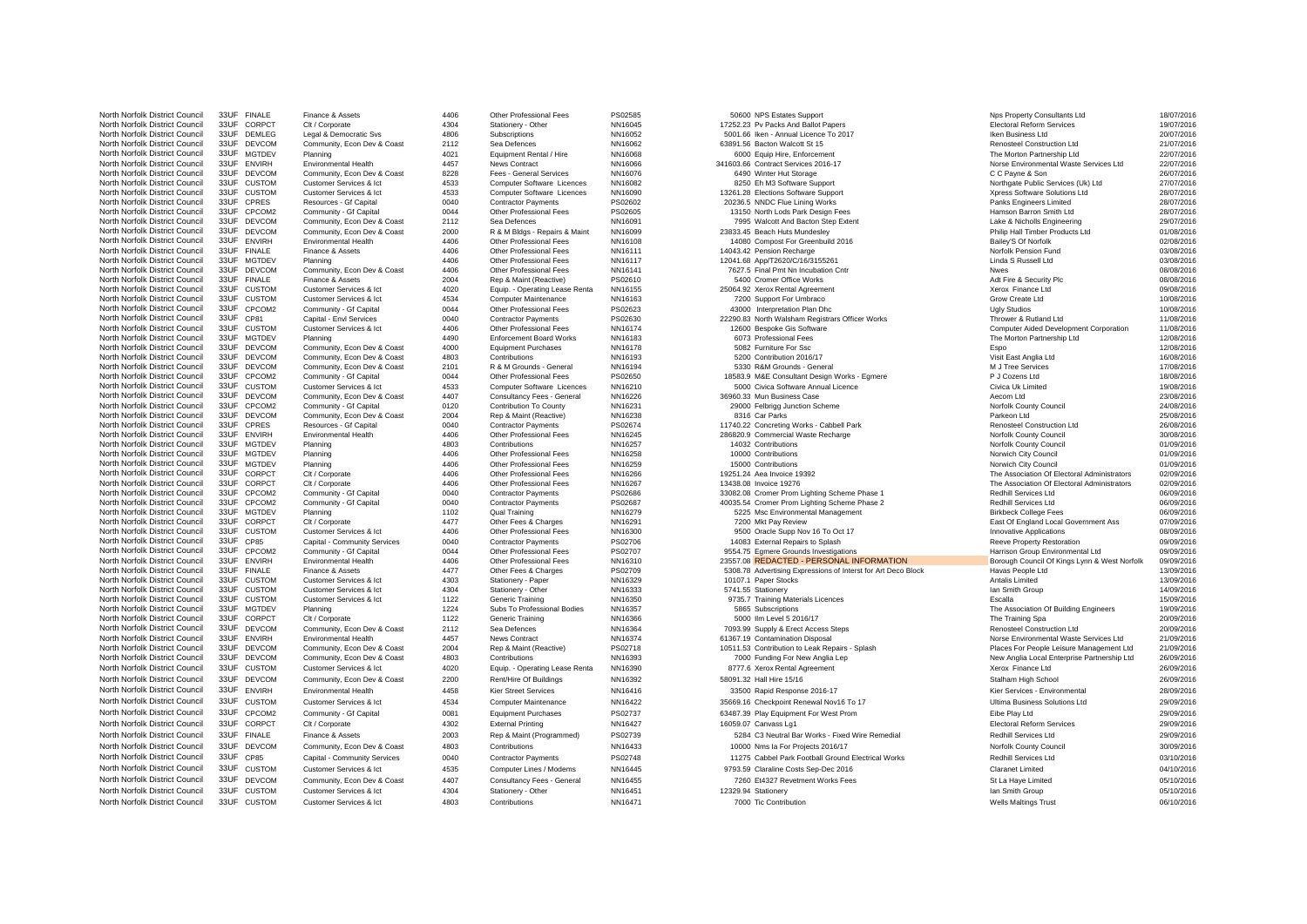North Norfolk District Council 33UF CORPCT Clt / Corporate 4406 Other Professional Fees NN16467 16075.32 Consultantcy Fees The Association Of Electoral Administrators 06/10/2016 North Norfolk District Council 33UF CUSTOM Customer Services & Ict 4406 Other Professional Fees NN16476 22000 Eh Bpr Suppiort Nov/Dec 16 Ignite 16 Ignite 07/10/2016 North Norfolk District Council 33UF CUSTOM Customer Services & Ict 4303 Stationery - Paper NN16474 11578.04 Back Dated License District Council 300 Stations Uk Limited 07/10/2016<br>North Norfolk District Council 33UF MGTDFV North Norfolk District Council 33UF MGTDEV Planning 4406 Other Professional Fees NN16478 111000 Sculthorpe Appeal and Beacon Planning Ltd Beacon Planning Ltd 10/10/2016 North Norfolk District Council 33UF CORPCT Clt / Corporate 4530 Computer Purchases - Hardware NN16485 14058.9 Surface Pros For Clt Dell Corporation Ltd 11/10/2016 North Norfolk District Council 33UF CPCOM2 Community - Gf Capital 0040 Contractor Payments PS02776 53145 Cromer West Prom Drainage Works C G Godfrey Ltd 12/10/2016 North Norfolk District Council 33UF DEVCOM Community, Econ Dev & Coast 4803 Contributions NN16498 5000 'Our Day Out' Cae Project Ia Creative Arts East 12/10/2016 12/10/2016<br>North Norfolk District Council 33UF Cellum Inform North Norfolk District Council 33UF CPINFO Information - Gf Capital 0044 Other Professional Fees NN16500 93450 Customer Contact System C 3 C 3 C 3 12/10/2016 North Norfolk District Council 33UF DEVCOM Community, Econ Dev & Coast 2004 Rep & Maint (Reactive) PS02780 10511.53 Contribution to Leak Repairs - Splash Places For People 13/10/2016 North Norfolk District Council 33UF DEVCOM Community, Econ Dev & Coast 4803 Contributions NN16527 5000 Norac Arts Ia Home Studios Norca Ltd 18/10/2016 North Norfolk District Council 33UF DEVCOM Community, Econ Dev & Coast 4804 Grants NN16542 8800 Contribution Norfolk County Council 20/10/2016 North Norfolk District Council 33UF DEVCOM Community, Econ Dev & Coast 4474 Management Fee NN16552 212470.9 Management Fee 2016/17 Borough Council Of Kings Lynn & W.Norfolk 21/10/2016<br>North Norfolk District Council 33UF CU North Norfolk District Council 33UF CUSTOM Customer Services & Ict 4533 Computer Software Licences NN16555 7369.88 Civica Council Tax Support Civica Uk Limited 24/10/2016 North Norfolk District Council 33UF CUSTOM Customer Services & Ict 4533 Computer Software Licences NN16556 20550 Civica R&B Support 16-17 Civica Uk Limited 24/10/2016 North Norfolk District Council 33UF CUSTOM Customer Services & Ict 4535 Computer Lines / Modems NN16567 22440 1gb Line To Fakenham 120916-17 Redcentric 25/10/2016 North Norfolk District Council 33UF FINALE Finance & Assets 4490 Enforcement Board Works NN16565 6000 Professional Services Rendered Ingleton Wood Llp 25/10/2016 North Norfolk District Council 33UF CUSTOM Customer Services & Ict 4406 Other Professional Fees NN16563 6500 Upgrade Of Pa & Dms Idox Software Ltd 25/10/2016 North Norfolk District Council 33UF CUSTOM Customer Services & Ict 4304 Stationery - Other NN16568 6095.44 Stationery 6095.44 Stationery Ian Smith Group 125/10/2016 North Norfolk District Council 33UF CUSTOM Customer Services & Ict 4531 Computer Purchases - Software NN16605 5700 It Heslthcheck Hedgehog Security Ltd Hedgehog Security Ltd 28/10/2016 North Norfolk District Council 33UF CORPCT Clt / Corporate 4302 External Printing NN16597 5166.44 Canvass Scheduled Mailing Lg3 Electoral Reform Services 28/10/2016<br>North Norfolk District Council 33UF FINALE Finance & Asse North Norfolk District Council 33UF FINALE Finance & Assets 2003 Rep & Maint (Programmed) PS02917 50976.1 Fitting of Carpet & Screens at NNDC Offices Reeve Property Restoration 28/10/2016<br>North Norfolk District Council 33U North Norfolk District Council 33UF CUSTOM Customer Services & Ict 4530 Computer Purchases - Hardware NN16606 15805.36 Dell Swicthes N4032f Virso Ltd 31/10/2016 North Norfolk District Council 33UF CUSTOM Customer Services & Ict 4531 Computer Purchases - Software NN16608 9150.01 Dd Setup - Payment Portal Capita It Services Limited Capita It Services Limited 31/10/2016 North Norfolk District Council 33UF CPINFO Information - Gf Capital 0083 Comp Software - Purchase NN16610 114000 Psn Logging Software Somerford Associates Ltd 01/11/2016 North Norfolk District Council 33UF DEVCOM Community, Econ Dev & Coast 4803 Contributions NN16614 15000 Study Contribution and District Council Broadland District Council 01/11/2016 North Norfolk District Council 33UF DEVCOM Community, Econ Dev & Coast 2112 Sea Defences NN16612 8783.96 Coastal Mtc Renosteel Construction Ltd 01/11/2016 North Norfolk District Council 33UF DEVCOM Community, Econ Dev & Coast 4406 Other Professional Fees NN16629 10978 Manc Cam Concert (Olive16) Manchester Camerata Ltd Manchester Camerata Ltd 02/11/2016 North Norfolk District Council 33UF DEVCOM Community, Econ Dev & Coast 2112 Sea Defences NN16634 10272.53 Coastal Timber Order Econ Dev Boochoice Ltd 03/11/2016 North Norfolk District Council 33UF CORPCT Clt / Corporate 4411 Agency Staff Number 2012 And the Museum of Aea consultancy Fees Aea and Agency Staff Number 2017 11/2016 North Norfolk District Council 33UF DEMLEG Legal & Democratic Svs 4406 Other Professional Fees NN16646 10235 REDACTED - PERSONAL INFORMATION REDACTED - PERSONAL INFORMATION 07/11/2016<br>North Norfolk District Council 33UF DE North Norfolk District Council 33UF DEVCOM Community, Econ Dev & Coast 2004 Rep & Maint (Reactive) PS02849 24996 Cromer Pier Repair Works Fpe Global Ltd 07/11/2016 North Norfolk District Council 33UF CPCOM2 Community - Gf Capital 0041 Architects Fees PS02848 5600 Dhc Architect & Qs Fees Smg Architects Ltd Smg Architects Ltd 08/11/2016 North Norfolk District Council 33UF ENVIRH Environmental Health 4458 Kier Street Services NN16664 19100.3 Addn Garden Waste 15/16 Kier Services - Environmental 19100.3 Addn Garden Waste 15/16 Kier Services - Environmental North Norfolk District Council 33UF CUSTOM Customer Services & Ict 4304 Stationery - Other NN16661 6680.73 Stationery 1997 12016 1997 12016<br>North Norfolk District Council 33UF DEVCOM Community, Econ Dev & Coast 2003 Rep & North Norfolk District Council 33UF DEVCOM Community, Econ Dev & Coast 2003 Rep & Maint (Programmed) NN16674 6081 R&M - Installation Parkeon Ltd 09/11/2016 North Norfolk District Council 33UF MGTDEV Planning 1224 Subs To Professional Bodies NN16666 57345 Rtpi Subscriptions Royal Town Planning Institute 09/11/2016 North Norfolk District Council 33UF DEVCOM Community, Econ Dev & Coast 4002 Mats Purchases - General NN16680 5364.86 Clothing Pg Sports Pg Sports Pg Sports 10/11/2016 North Norfolk District Council 33UF ENVIRH Environmental Health 3000 Vehicle Purchase NN16684 33808.52 New Citroen Nemo Hdi80 Van Duff Morgan Norwich 11/11/2016 North Norfolk District Council 33UF CPRES Resources - Gf Capital 0040 Contractor Payments PS02873 8996 Cabbell Park - Electrical Duct from Kiosk & Re-siting UPVC Store Thrower & Rutland Ltd 14/11/2016 North Norfolk District Council 33UF CPINFO Information - Gf Capital 0083 Comp Software - Purchase NN16698 6328.94 Veeamone 6328.94 Veeamone Acr It Solutions Ltd 16/11/2016 North Norfolk District Council 33UF CUSTOM Customer Services & Ict 4304 Stationery - Other NN16710 15357.97 Stationery 18/11/2016 North Norfolk District Council 33UF CP81 Capital - Envl Services 0081 Equipment Purchases NN16714 47713.2 Bins With Lid Lock Purchases Ese World Limited Ese World Limited 22/11/2016 North Norfolk District Council 33UF FINALE Finance & Assets 2004 Rep & Maint (Reactive) PS02891 6997.9 Cromer Offices - Supply of Tables & Chairs for Boardroom Millar West 22/11/2016<br>North Norfolk District Council 33UF CPI North Norfolk District Council 33UF CPINFO Information - Gf Capital 0044 Other Professional Fees NN16725 19530 Access Control System The Alarm Company The Alarm Company 24/11/2016 North Norfolk District Council 33UF CPINFO Information - Gf Capital 0044 Other Professional Fees NN16724 43500 Sharpoint Intranet Consultancy Risual Ltd Risual Ltd 24/11/2016<br>1991 North Norfolk District Council 33UF CPRES North Norfolk District Council 33UF CPRES Resources - Gf Capital 6040 Contractor Payments PS02907 6875.79 Cabbell Park - Capital Works Renosteel Construction Ltd 28/11/2016 North Norfolk District Council 33UF DEVCOM Community, Econ Dev & Coast 2200 Rent/Hire Of Buildings NN16741 48000 Rent / Hire North Viel Allen North Walsham High School 28/11/2016 North Norfolk District Council 33UF CORPCT Clt / Corporate 1150 Training - Information Tech NN16737 14000 It Training 2016-17 Insight It Training Ltd 28/11/2016 North Norfolk District Council 33UF CPINFO Information - Gf Capital 0083 Comp Software - Purchase NN16749 5833.32 Splunk Education Somerford Associates Ltd S0/11/2016 North Norfolk District Council 33UF CUSTOM Customer Services & Ict 4533 Computer Software Licences NN16769 693900.68 Ms Enterprise Agreement 2017 Bytes Software Services os 05/12/2016<br>North Norfolk District Council 33UF 98 North Norfolk District Council 33UF 9800 Balance Sheet - Gf 9145 Payments In Advance NN16775 5957.5 Licensing Plates Mogo Uk Mogo Uk 05/12/2016 North Norfolk District Council 33UF FINALE Finance & Assets 4012 Playgrounds - Repair PS02919 11070 Works Done at; The Leas, Cromer Meadow and Holt Country Park Action Play & Leisure Ltd 07/12/2016<br>North Norfolk District C North Norfolk District Council 33UF DEVCOM Community, Econ Dev & Coast 4460 Marketing - General NN16791 6000 Additional Data Admin Cost Vnn Visit North Norfolk Coast & Countryside Ltd 07/12/2016<br>North Norfolk District Coun 23286.98 Efin Annual Support & Maint North Norfolk District Council 33UF MGTDEV Planning 4306 Periodicals NN16794 5508 Journals Planning & Environ/Pl Thomson Reuters Thomson Reuters 08/12/2016 North Norfolk District Council 33UF DEVCOM Community, Econ Dev & Coast 2112 Sea Defences NN16793 5460.37 Coastal Mtc Construction Ltd Renosteel Construction Ltd 08/12/2016 North Norfolk District Council 33UF CORPCT Clt / Corporate 4411 Agency Staff NN16809 12511.86 Jb Consultancy Fees Aea Aea 12/12/2016 North Norfolk District Council 33UF CPCOM2 Community - Gf Capital 0041 Architects Fees PS02940 9306.58 Deep History Coast Scheme Works Smg Architects Ltd 12/12/2016 North Norfolk District Council 33UF CUSTOM Customer Services & Ict 4533 Computer Software Licences NN16807 892232.52 Ms Enterprise 2018-19 Bytes Software Services Bytes Software Services 12/12/2016 North Norfolk District Council 33UF CUSTOM Customer Services & Ict 4304 Stationery - Other NN16826 9920.19 Stationery International District Council 33UF CUSTOM 13/12/2016 North Norfolk District Council 33UF FINALE Finance & Assets 4806 Subscriptions NN16840 10101 Lga Membership 2017/18 Local Government Association 15/12/2016<br>North Norfolk District Council 33UF CPINFO Information of Canital North Norfolk District Council 33UF CPINFO Information - Gf Capital 0083 Comp Software - Purchase NN16863 25150 Efin Upgrade To Version 5 Cedar Group Plc 1971 Cedar Group Plc